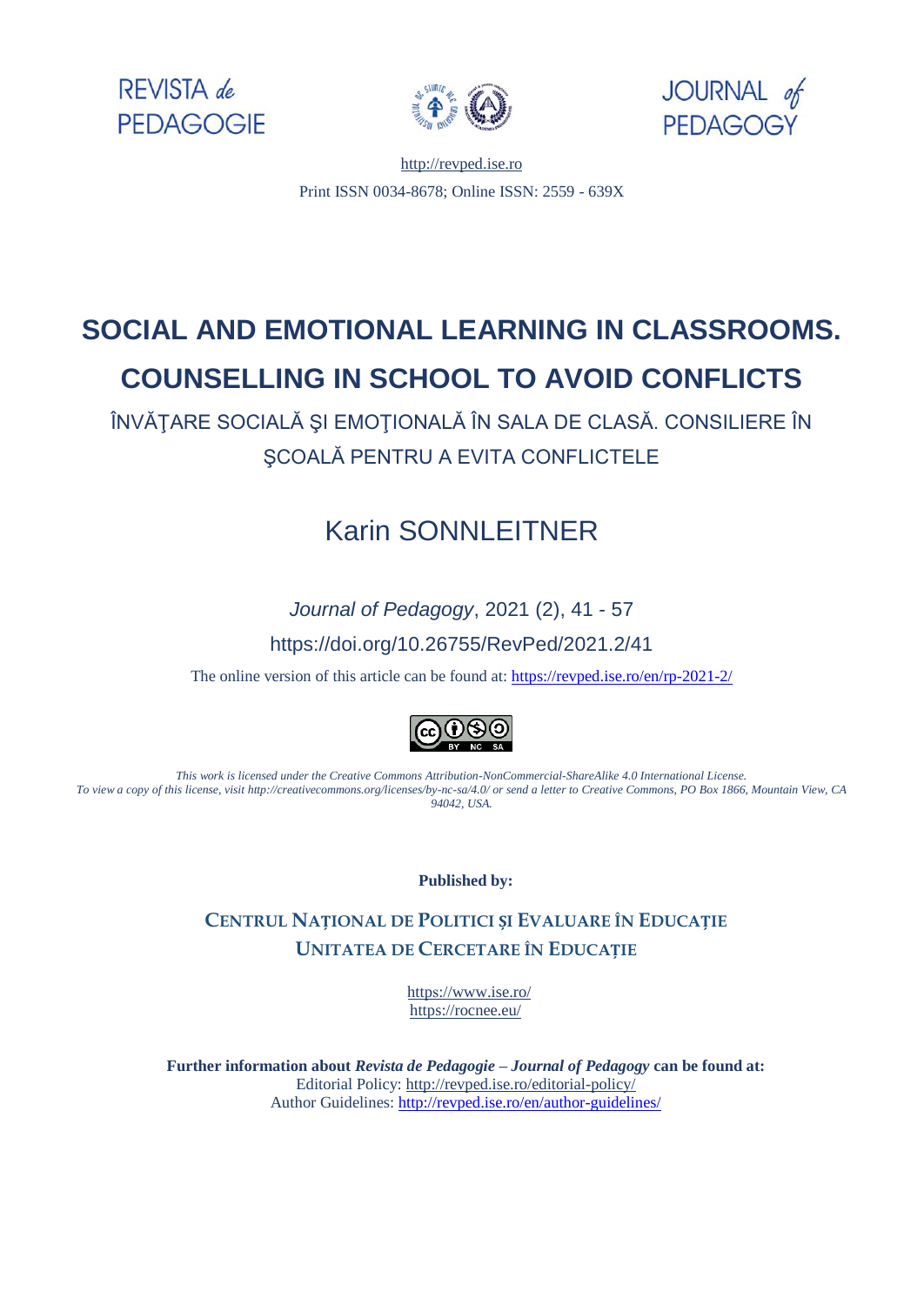*Revista de Pedagogie - Journal of Pedagogy,* 2021 (2), 41 – 57 https://doi.org/10.26755/RevPed/2021.2/41

## **SOCIAL AND EMOTIONAL LEARNING IN CLASSROOMS. COUNSELLING IN SCHOOL TO AVOID CONFLICTS**

**Karin Sonnleitner\***

University of Graz, Center for Social Competence and Institute of the Foundations of Law, Graz, Austria *karin.sonnleitner@uni-graz.at*

#### **Abstract**

Heyse & Erpenbeck (2009) define counselling competence very broadly as the ability to counsel people and organisations. This requires for teachers an extensive knowledge of content, social-emotional competence and solution-oriented thinking. In this context, the article focuses on the one hand on the location of the legal basis for teacher training in higher education in the context of counselling competence and how counselling skills can be improved to avoid conflicts in the classroom. On the other hand it describes the handling and use of counselling skills in everyday school life based on the results of focus group discussions within the Erasmus+ project SEEVAL.

**Keywords**: conflicts in school, content analysis, counselling, focus groups, social emotional learning.

#### *Rezumat*

*Heyse i Erpenbeck (2009) definesc competen a de consiliere într-un mod foarte* larg ca fiind capacitatea de a consilia persoane i organiza ii. Aceasta solicit din partea profesorilor cuno tin e extinse de con inut, competen e socioemo *ionale i o gândire orientat* pe solu *ii. În acest cadru, articolul se concentrează pe de o parte pe identificarea bazei legale privitoare la formarea*

Senior Lecturer, Center for Social Competence and Institute of the Foundations of Law, University of Graz, Graz, Austria.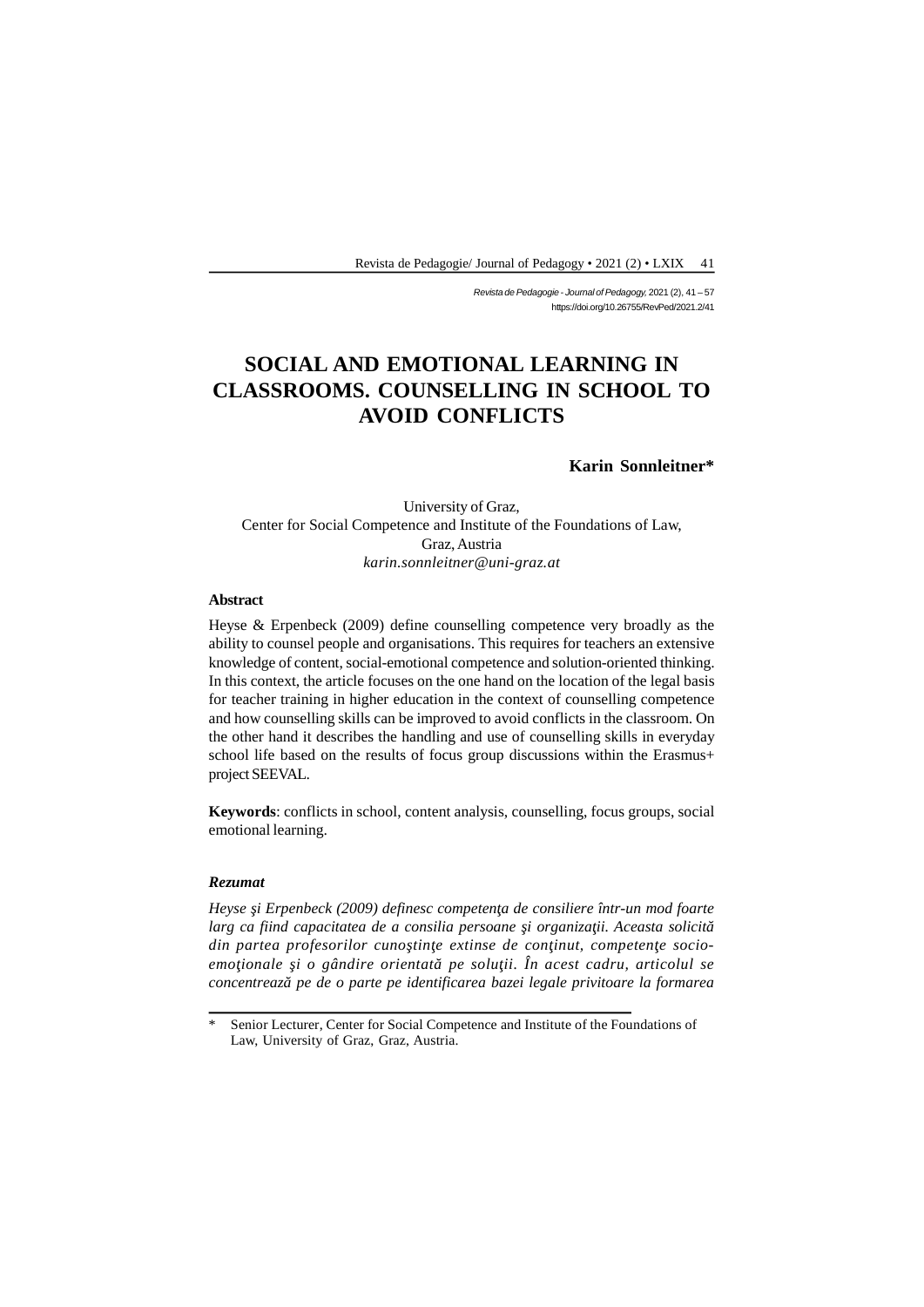*profesorilor în înv mântul superior, în ceea ce prive te competen a de consiliere.* Pe de alt parte, articolul descrie utilizarea competen elor de consiliere în via a *colar curent*, cu referire la rezultatele discu iilor din cadrul focus-grupului *realizat în proiectul Erasmus+ SEEVAL.*

*Cuvinte-cheie: analiz* de con inut, conflicte în coal, consiliere, focus grup, *înv* are socio-emo *ional* 

### **1. Introduction**

Since counselling is broadly defined as the ability to counsel people and organisations (Heyse & Erpenbeck, 2009), counsellors and teachers alike need an extensive knowledge of content, social emotional competence and solution oriented thinking. Due to social changes, growing complexity and the loss of reliable structures, the need for counselling in schools is increasing. Consequently, teachers not only counsel pupils, but also need guidance themselves in order to cope with the diverse tasks. In this context, the following questions arise: how they deal with conflict situations in the classroom and what changes are needed to enable a better implementation of social and emotional learning in school.

The education of teachers for primary and secondary education has been fundamentally reformed in the recent years in Austria. The most visible innovation is the introduction of a four-year bachelor's degree programme, followed by a master's programme lasting at least one or two years. There are four network regions between universities/colleges for teacher education in Austria. The Austrian Federal Framework Law on the Introduction of a New Education for Pedagogues, which was enacted in 2013, stipulates in § 42 (1a) that the curricula of bachelor's and master's degree programmes for obtaining a teaching profession must be competence-based and include the teaching of general and special pedagogical competences, subject-specific and didactic competences, inclusive and intercultural competences, social competences, counselling competences and professional understanding. In the now applicable paragraph, different competences are still implemented in the curricula.

In this context, it is worthwhile to clarify: the meaning of counselling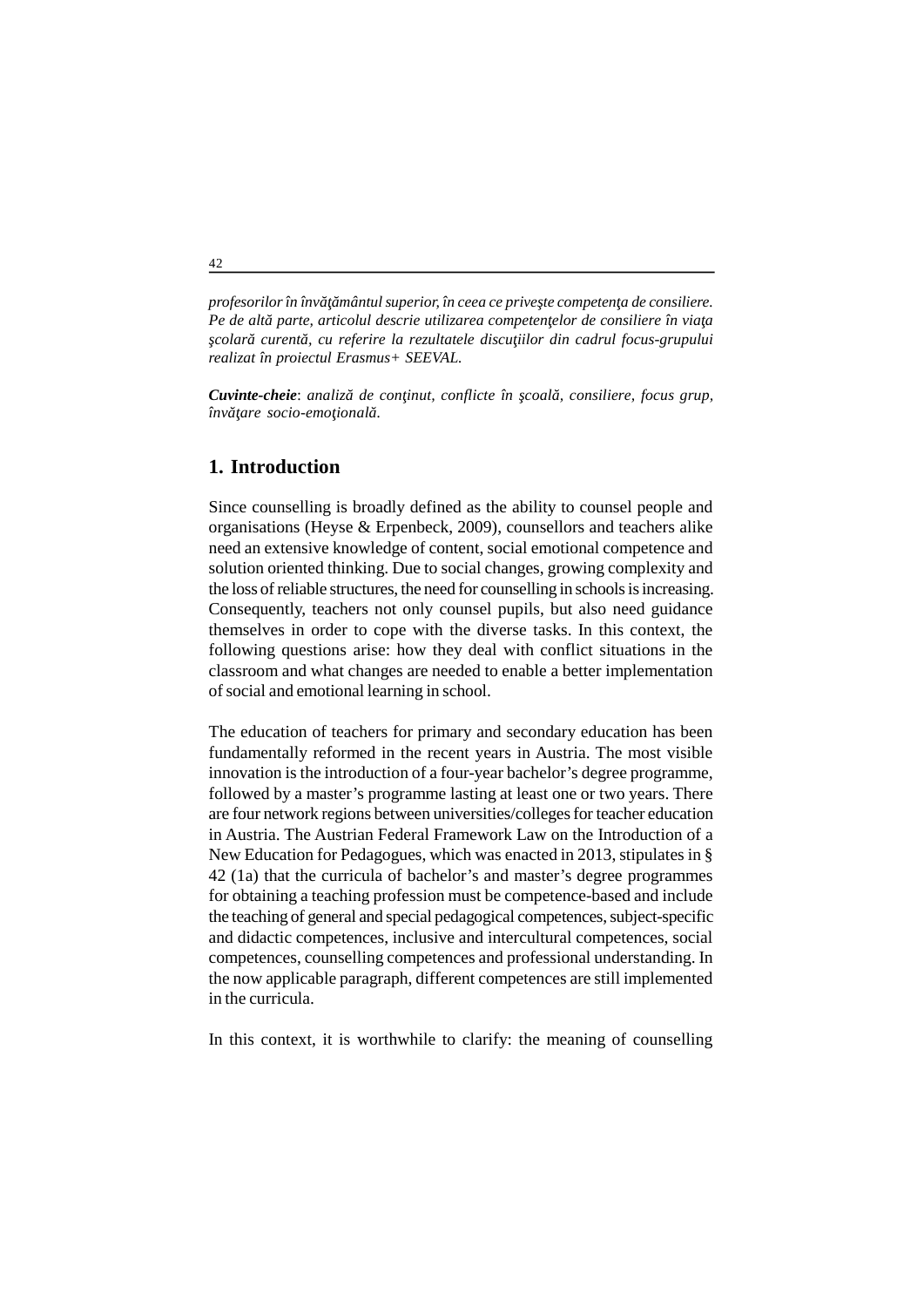competencies for conflict management in the context of social emotional learning; then how social and emotional learning be integrated in school, which methods to use and what changes to plan for. Finally, two practical tools are provided for teachers to use directly in the classroom.

### **2. Improving counselling competences to avoid conflicts**

In everyday school life, the teaching staff must act in a counselling capacity at various levels, for example in parental work, with other teachers and school children (Drechsel et al., 2020; Gartmeier, 2019). The focus will be on the classroom with all its conflicts, where teachers should convey security, show professional competence and signal empathy in order to impart social emotional learning to the students (Grewe, 2015; Palzkill et al., 2015; Schnebel, 2017). Social emotional learning is a process in which children and adults acquire and effectively apply the knowledge, attitudes and competencies to understand and manage emotions, set and achieve positive goals, feel and show empathy for others, build and maintain positive relationships and make responsible decisions. So, there are lots of aspects, which teachers have to observe. The five areas - self-awareness, self-management, social awareness, relationship skills and responsible decision-making - are fundamental to social emotional learning (CASEL, 2017).

All areas are important to diagnose and solve conflicts. Conflicts often have negative connotations, yet they hold great potential. A constructive approach to conflicts leads to further developments in the classroom. To achieve this progress, however, a systematic approach to the topic is necessary (Sonnleitner & Gschweitl, 2021). Lessons, in which social emotional learning takes place are suitable to teach pupils different ways to systematically and constructively analyse, diagnose, manage and solve conflicts.

### **3. Method**

Building on this theoretical background, focus group discussions were conducted within the framework of the international project SEEVAL (Social and Emotional Education - Building Inclusive Schools and Ownerships of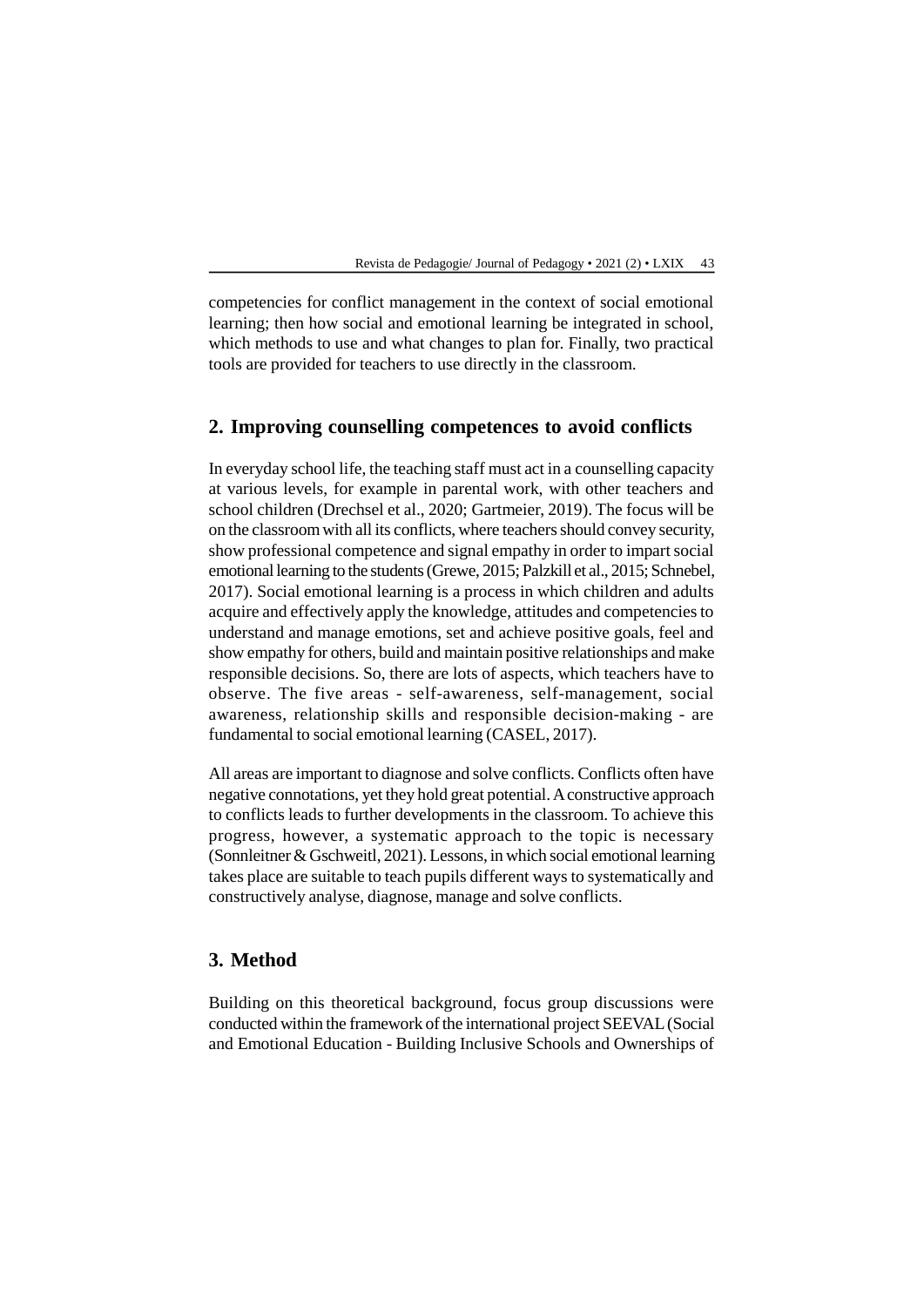Values). A focus group is "a carefully planned discussion designed to obtain perceptions on a defined area of interest in a permissive, nonthreatening environment" (Krueger & Casey, 2009, p. 2). With this kind of qualitative research, the outcomes are in-depth information about the daily problems and challenges (Danner et al., 2018). Multiple participants explain their own standpoint in a simultaneous discussion so that the outcome is – in the best case – a broad range of issues and more than the outcome of an individual interview with a single participant (Cyr, 2019). The number of participants depends on the purpose and the goal (Vaughn et al., 1996). At the beginning of the focus group, an opening question is asked to get the discussion going. Questions aiming at factual information are a good choice. This is followed by introductory and transitional questions that introduce the topic. Key questions are at the centre of the discussion and address the actual research questions. Concluding questions summarise and give the facilitator reassurance that he/ she has understood the participants well (Schulz et al., 2012).

The purpose of the SEEVAL-study is to set up a training programme to develop the educators' social and emotional competences for the classroom learning. For this purpose, best practices and methods from Europe will be collected and guidelines will be developed. In the three focus groups we collected and analysed information about needs and perceptions on social and emotional learning in schools.

WUS Austria (2021) and the Center for Social Competence (2021) at the Graz University invited teachers and school psychologists working with children aged 12 to 18 as well as teachers from universities and university colleges for teacher education.

Among the participants of all three focus groups were schoolteachers (13) and school psychologists (2) as well as teacher trainers from universities (1) and university colleges for teacher education (5). The focus group discussions lasted between 80 and 90 minutes each. Experience in social emotional learning was a precondition for participation.

The focus groups were recorded, transcribed and finally paraphrased following the qualitative content analysis of Mayring (2015). All responses remain anonymous.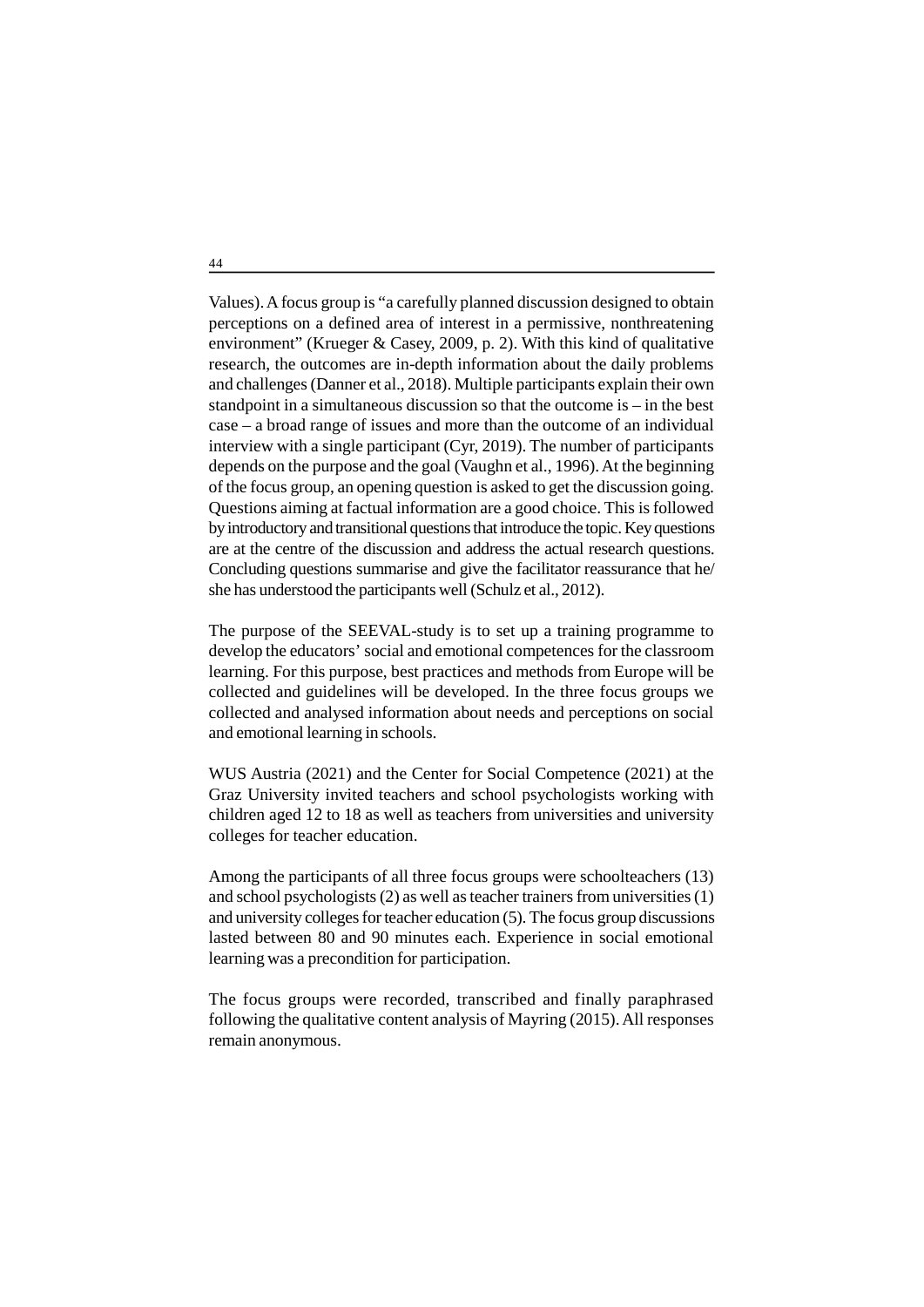The following chapters contain the results of the content analysis.

## **4. Results**

To reach the purpose we asked the 21 persons the following questions:

1. How is social and emotional learning integrated in their school and what does teaching look like?

2. What specific practices, methods, books, materials are used?

3. What changes are needed to enable a better implementation of social and emotional learning in school?

4.1. Integration of social emotional learning in school

The interview partners were asked how social and emotional learning is integrated in their school and what does teaching look like?

In the majority of schools one hour a week, mostly in the first hour on Monday, the children have the opportunity to strengthen their interaction with each other, to observe themselves, to exchange ideas and to work on conflicts in the social emotional learning lesson. Besides, in three schools social and emotional learning is even part of the school mission statement and has been institutionalized as a subject, which has an effect outside of the lesson provided for it. If necessary, this lesson can be extended to the following second lesson.

But the curriculum is in the foreground and the teachers would like to have more time to bring in social aspects. So, one or two hours are too few in view of the large range of topics. The interview partners are sure that social emotional learning lessons are extremely important and meaningful and there are still enough conflicts that take up a lot of time.

The teachers focus on personality development and want to strengthen the individuality and togetherness with for example a strength's portfolio or a class climate conference. Such a conference can be convened by pupils, parents and teachers in case of conflicts, in which conflicts are discussed.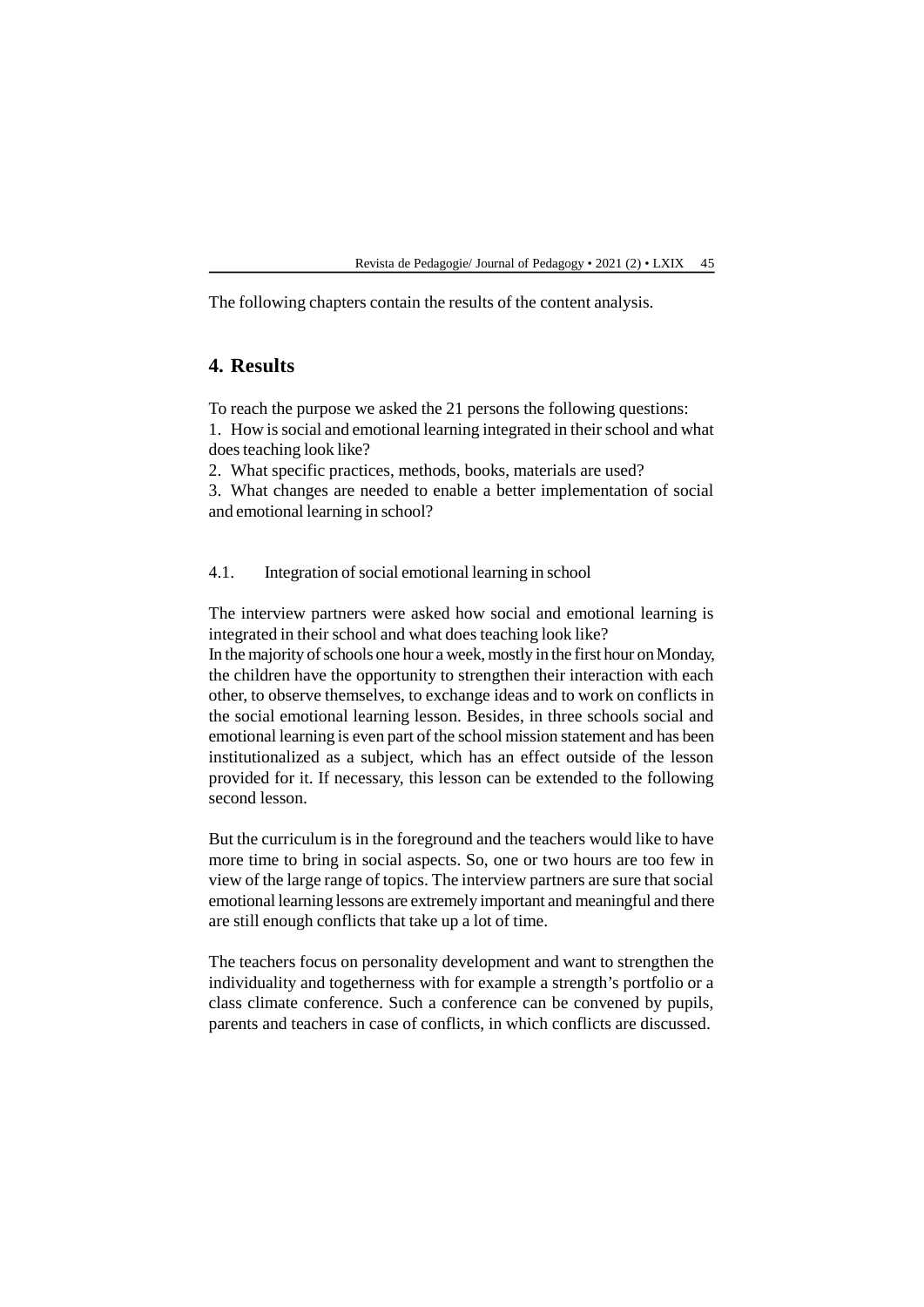They also train buddies and peers. The buddies are pupils who accompany new pupils and make it easier for them to get started and arrive at the new school. There is a special training for the peer mediators, in which conflict strategies are learned so that the pupils are able to solve minor conflicts themselves without adult intervention and to support conflict resolution. One teacher describes that in his school the introductory seminar is held by school social workers.

Further trainings include non-verbal and non-violent communication as well as conflict resolution strategies. Moreover, for example, courses in personality development, communication, coaching, social learning, human dignity and human respect are offered at the university. Many teachers name the concept of non-violent communication (NVC), in which the focus is on empathy, self-empathy and on connecting, appreciative communication. NVC is offered as an elective subject for primary and secondary education as well as for vocational education. One opportunity to expand the social and emotional competences are project days.

One teacher points out that social and emotional learning is not only a subject, but also firmly integrated in the regular lessons. It happens every day and really every hour. In the first school year, the focus of social learning is on oneself, getting to know one's own strengths and weaknesses: pupils are strengthened where they can be strengthened. In the second school year, social learning focuses on the group. It is about learning acceptance meaning that everyone is good and okay the way they are. Then, in the third school year, the focus is on teamwork, and in the fourth grade on career orientation. One teacher emphasises that with regard to the topic of social emotional learning in his school there are officially no lessons, no value units, nothing at all. However, if necessary, the head-master agrees to deal with conflicts or problems outside the lesson. Having no lessons is a problem in general. Another teacher mentions a special example: In her school the hour, which is provided for social emotional learning, is split with the subject of computer science. So, the lesson never takes place with the whole class and doesn't make sense, because individual topics often cannot be finished or work processes have to be interrupted or aborted.

In another school a time-out concept is implemented in which the teaching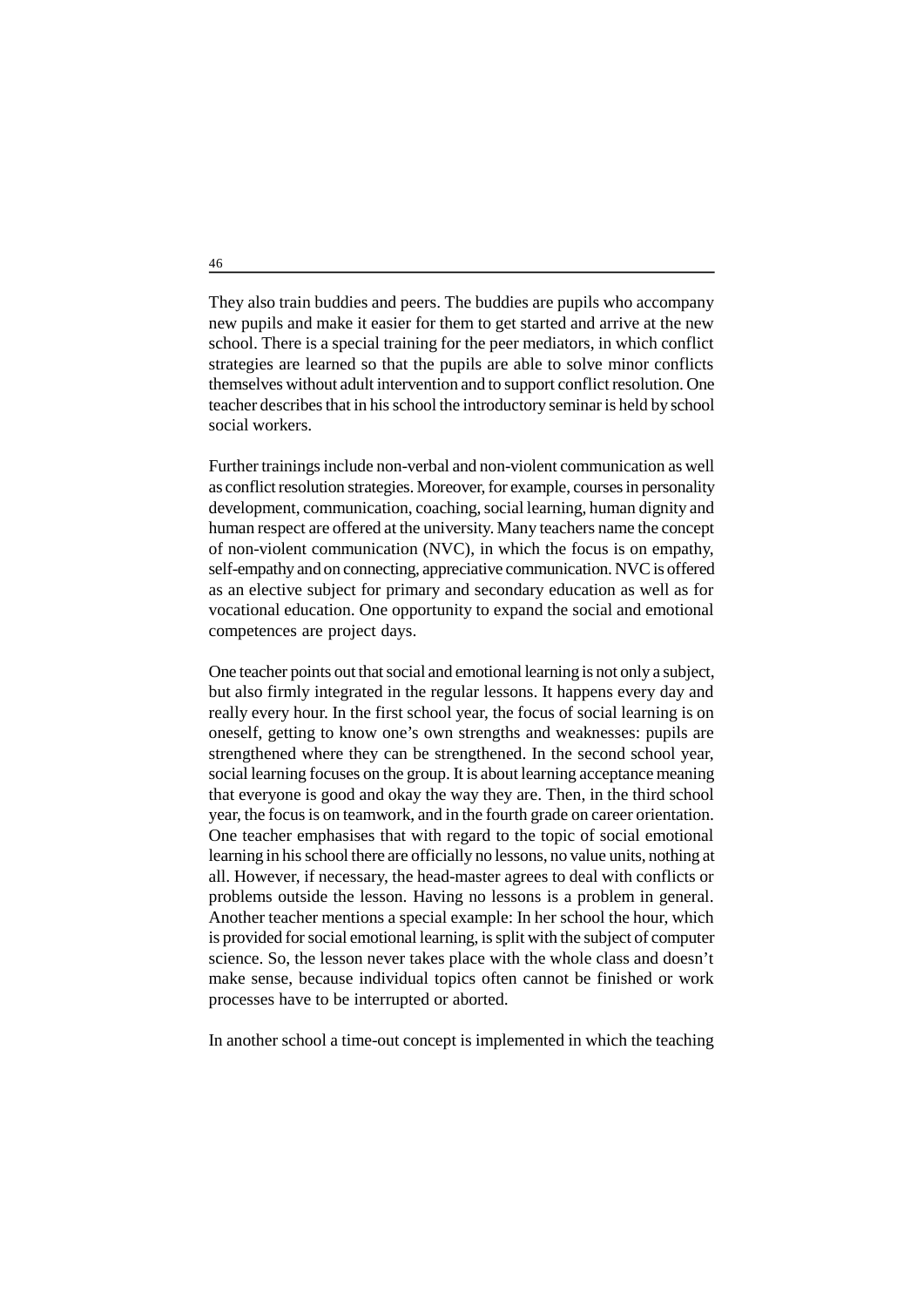staff has the opportunity to send conspicuous children out of class so that a colleague who has developed the concept can talk to the pupil about the conflict. Appropriate documentation and scoring take place. One teacher explains compulsory events in the area of social and personal competence. The students deal with their attitudes and values with regard to various focal points (e.g., multilingualism, migration, human rights education). These events take place within the framework of group coaching.

#### 4.2. Methods Being Used

The following question was asked about the category of materials, practices and methods: What specific practices, methods, books, materials on social and emotional learning are used?

No matter which method is used, the main thing is that it is used in an authentic manner. Two teachers express their preference for emotional pattern cards. In one school there exists a method pool to choose from. The teaching staff can choose for themselves what they can work well with, because not everyone is comfortable with everything. The choice of methods should be individually adapted to the class. If someone wants to incorporate social and emotional learning in the classroom, they will definitely do it.

Most of them use methods, which they have acquired through participation in further training. They underline the importance of such a pool of material and mix those methods with classic lesson plans, which give a certain security at the beginning, especially for teachers who are afraid of teaching social and emotional learning. It is important to have room for play, conversation and exercises. There are certain subjects where there is always room and other subjects where it is very difficult.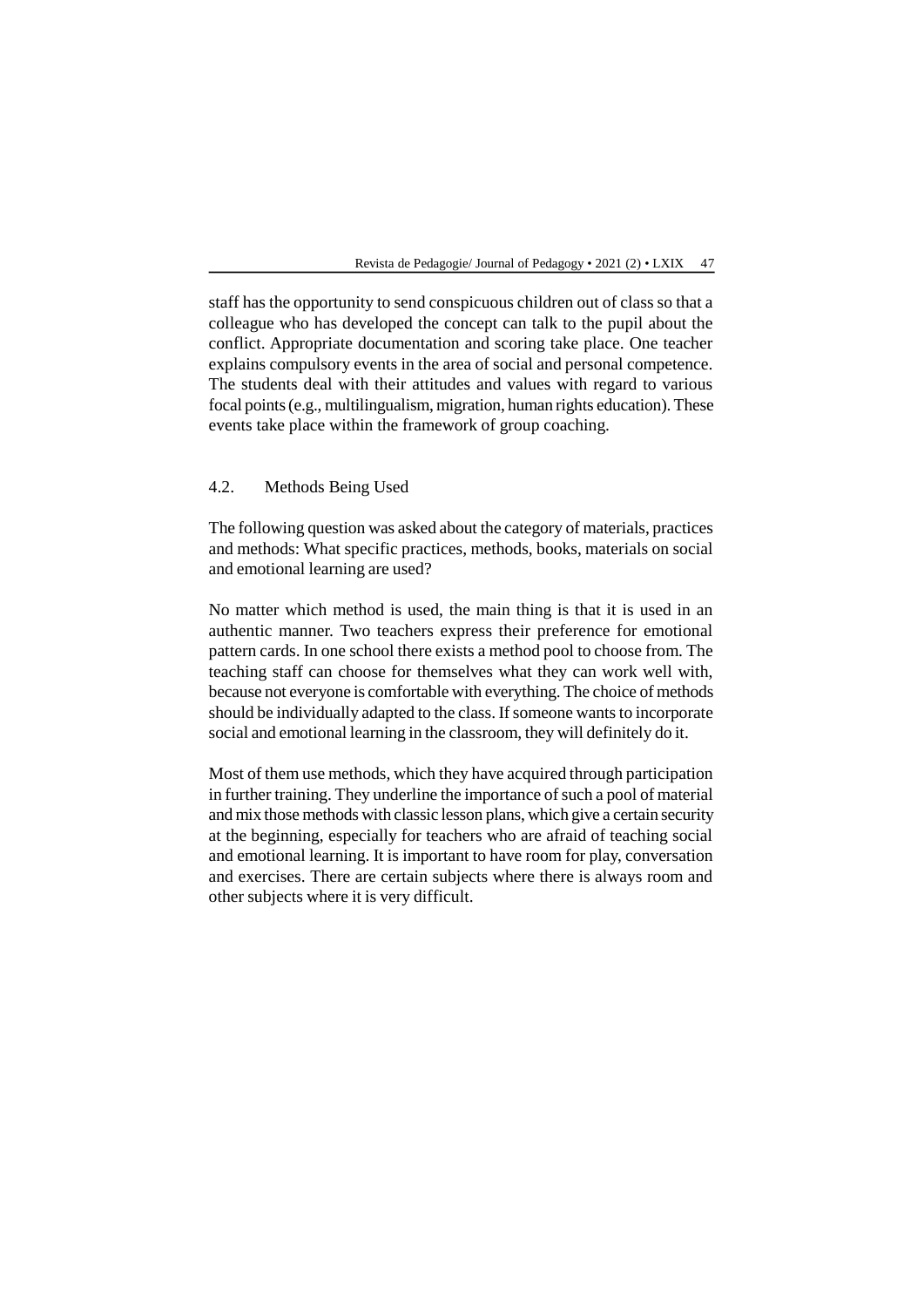| apps                  | full text documents         | role plays             |
|-----------------------|-----------------------------|------------------------|
| change of perspective | group work reflection       | slide sets             |
| cooperation games     | learning games              | sports community games |
| countless books       | lists of needs and feelings | theatre methods        |
| digital media         | nonviolent communication    | various power point    |
| discussions           | online materials            | working with impulses  |
| experiencing silence  | paraphrasing                | world café             |

*Table no. 1. Methods being used*

They also use meditation exercises to experience silence. Coaching conversations are another method. The conversation always takes place at the end of the semester. Pupils can talk to teachers at eye level, which fosters the relationship level. As another method, one teacher mentions the strengths pass with a focus on strengths work. This is created with the involvement of parents, siblings or other persons who name the students' strengths. The children simply learn to know their strengths, also to know their weaknesses and to learn to talk about themselves. The teachers also recommend various books like "Solving Conflicts Yourself" by Kurt Faller or the Handbook for Human Rights Education by Wolfgang Benedek, the Berlin-Brandenburg "Anti-Bullying Primer" or "Dealing with Conflicts Non-Violently" or "Mediation in Schools" by Jamie Walker. Materials from the University of Vienna, the POLIS Centre and materials from Özeps are also used.

Another aspect is the exchange among teachers. Also, the networking between different school systems or systems and organizations are very important. One teacher has exchange meetings with colleagues and a two-day training to increase the pool of materials. One teacher adds the topic of reflection about the method and the way of giving the pupils feedback. What is suitable for the teacher and what for the content? For the feedback you have to ask yourself, what do I see when the pupils play different roles and what is the outcome for real life situations? Self-reflective learning, problem-based learning, an appreciative, empathetic approach and, above all, communication at eye level is encouraged. Another teacher mentions the VIVID (2021) association in the field of addiction prevention. The association has a very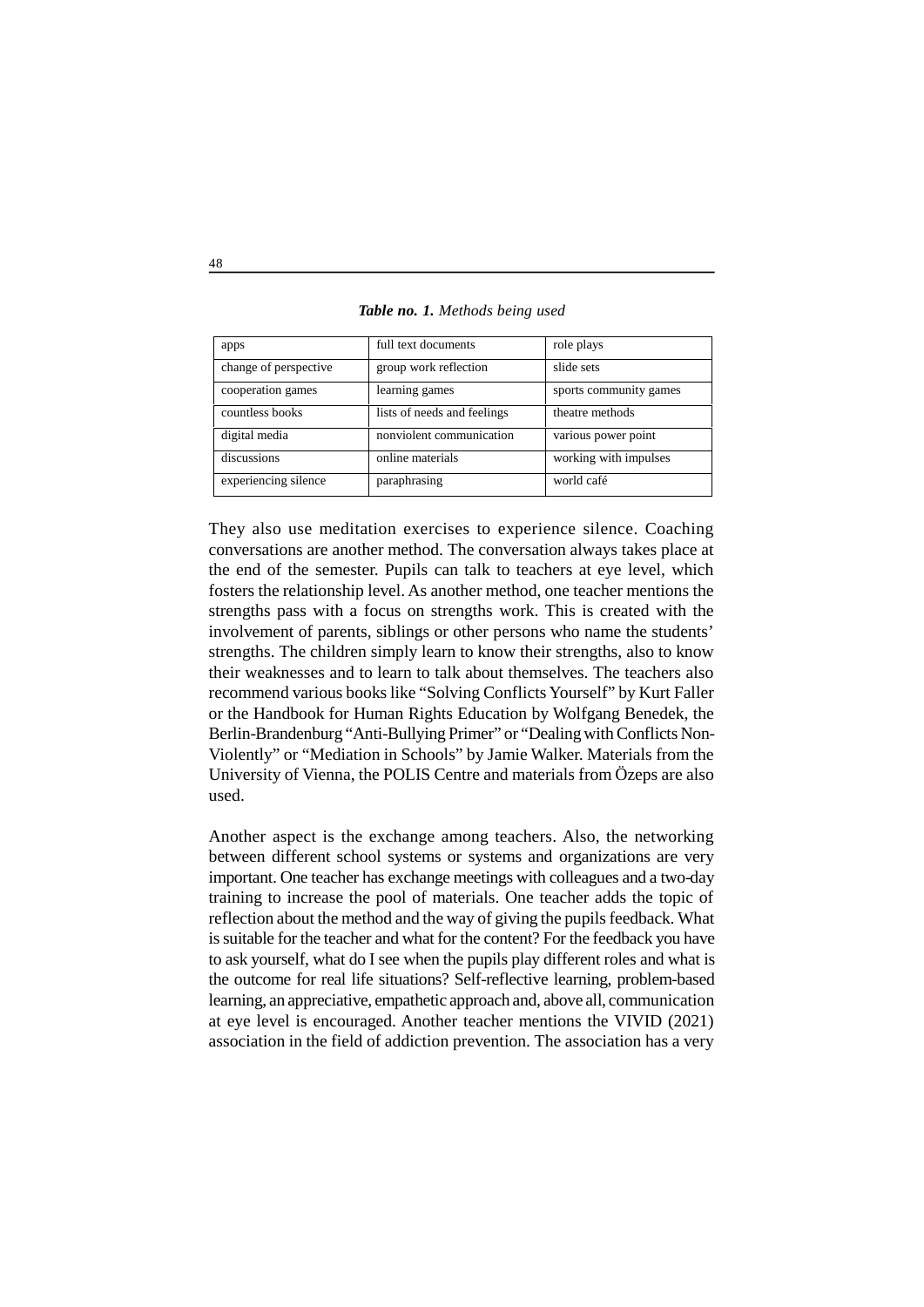good, easy-to-implement concept with very concrete suggestions for expanding the social and emotional competence of the pupils. VIVID provides folders for free with suggestions and ideas, especially for teachers whose experience with social learning is still at the beginning. Although VIVID is an addiction prevention programme, the focus is on strengthening one's own personality. It is about making oneself strong and recognizing one's actual abilities.

In a school this folder is still called "I-folder" in the first year. The folder begins with the "I", then expands to include the "you" and ends with the "togetherness". The folder gives teachers the possibility to create a lesson very quickly.

#### 4.3. Changes

In the category of changes, the teachers answer the question: What changes are needed to enable a better implementation of social and emotional learning in school?

All participants say that there is a need for changes, e.g. more breaks or more free space, but this is not possible in the current school system. There should be a concept that strengthens the pupils' personal responsibility and independence within the framework of a coaching lesson. Especially social learning needs more time and space in everyday school life. The curriculum should implement that the teachers should work with real life situations, in which pupils learn how to deal with their emotions and react appropriately. Another problem is the structure of a "50-minute cycle" for one subject. Conflicts are often left half-finished. One teacher sees the need for change in society in general, away from the performance principle towards a society in which social and emotional competences gain in value. One teacher sums it up with the sentence that she can create her own place, but it also needs a place from the system. Social and emotional learning needs to be brought more into the public awareness, the value of this area needs to be increased. To strengthen the self-responsibility of the pupils, student parliament, a social course or a chill base or peer mediation can be implemented. In the peer mediation, peers or high school students come to the classes and help the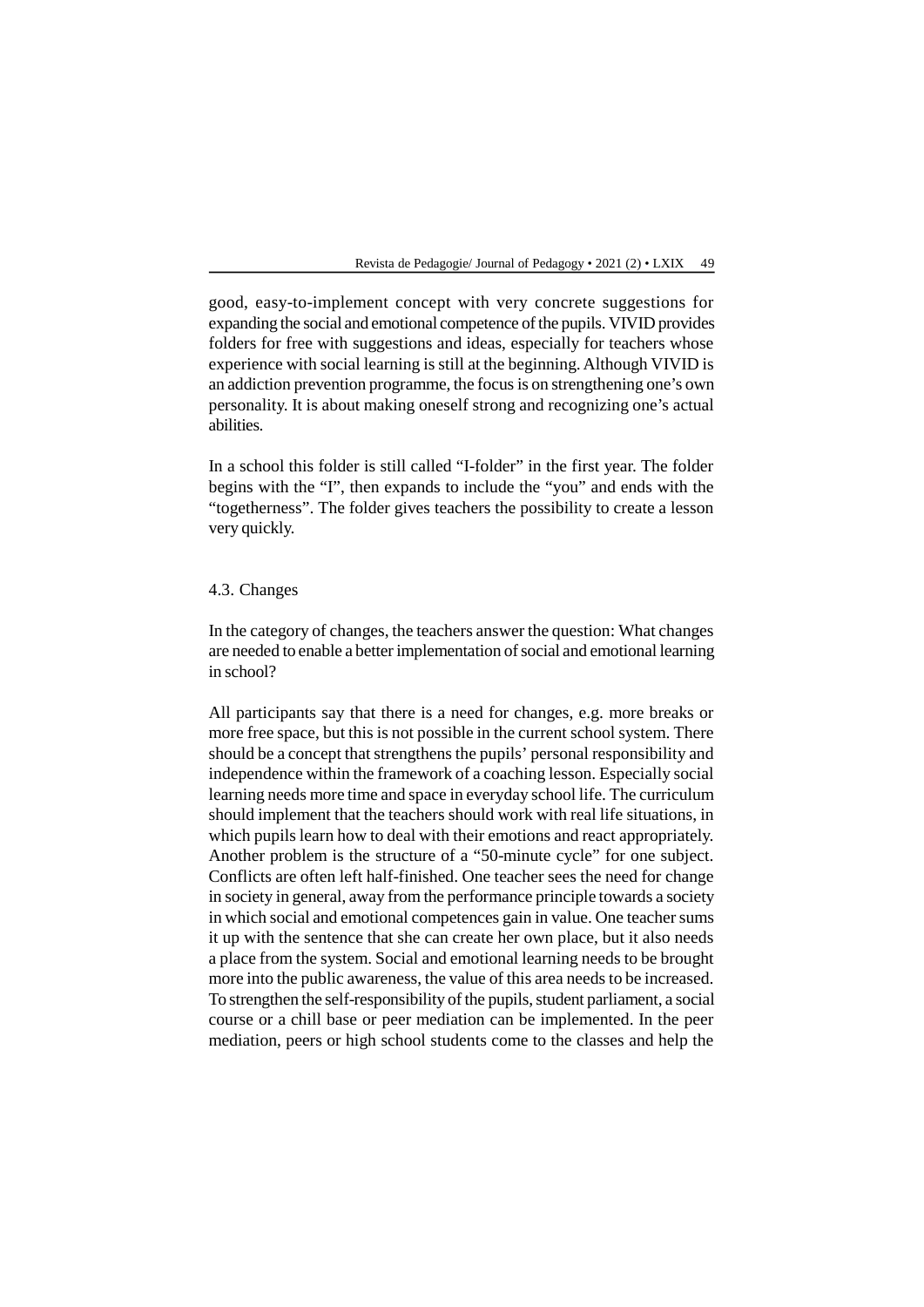pupils to solve their conflicts. This approach is very popular, because the conflict parties feel better understood by their peers. For three teachers the problem lies in the lack of financial and time resources as well as personal competences of the individual teacher. When you have to solve a complex problem or a concrete situation with binary solution options, it needs more than just teaching the subject matter. It needs other approaches and more practical experience. Furthermore, the headmaster makes a significant contribution to whether teaching of social and emotional learning is promoted or rather hindered. If the teacher has a lot of leeway, he/she is able to move and achieve something. As a result, emotional and social learning should already be taught as part of the university training and be deepened or expanded in further training and not firstly acquired. Teachers should be supported with counselling, supervision, stress management, work-life balance, resilience, which are currently not really included in the basic university curriculum. One teacher demands free, continuous offers of supervision or coaching for teachers. Counselling by colleagues and exchange should be encouraged. A way to counsel the pupils to avoid conflicts are break-out rooms, in which new groups of students can always be put together. This also helps to avoid feelings of exclusion and ensures mutual communication. During attendance hours additional community-focused projects are available. The school of one teacher has chosen the vision: "In the first two weeks of school only social learning happens and - how do I learn?". It focuses on the attitude towards oneself and one's learning. Mostly all teachers agree that the role model effect and a positive attitude is important for the pupils. They imitate the behavior.

Picking up on the COVID situation one teacher adds that the initial technical problems were quickly solved, but the lack of the social component became increasingly obvious. According to this, the technical handling of distance learning functions smoothly for the most part, but the students lack the process of interaction, social learning, human exchange or just being able to vent their frustrations with a fellow student.

In the next chapter the practical tools nonviolent communication and paraphrasing, which were named by the participants of the focus groups are described. Both tools can directly be integrated in classrooms.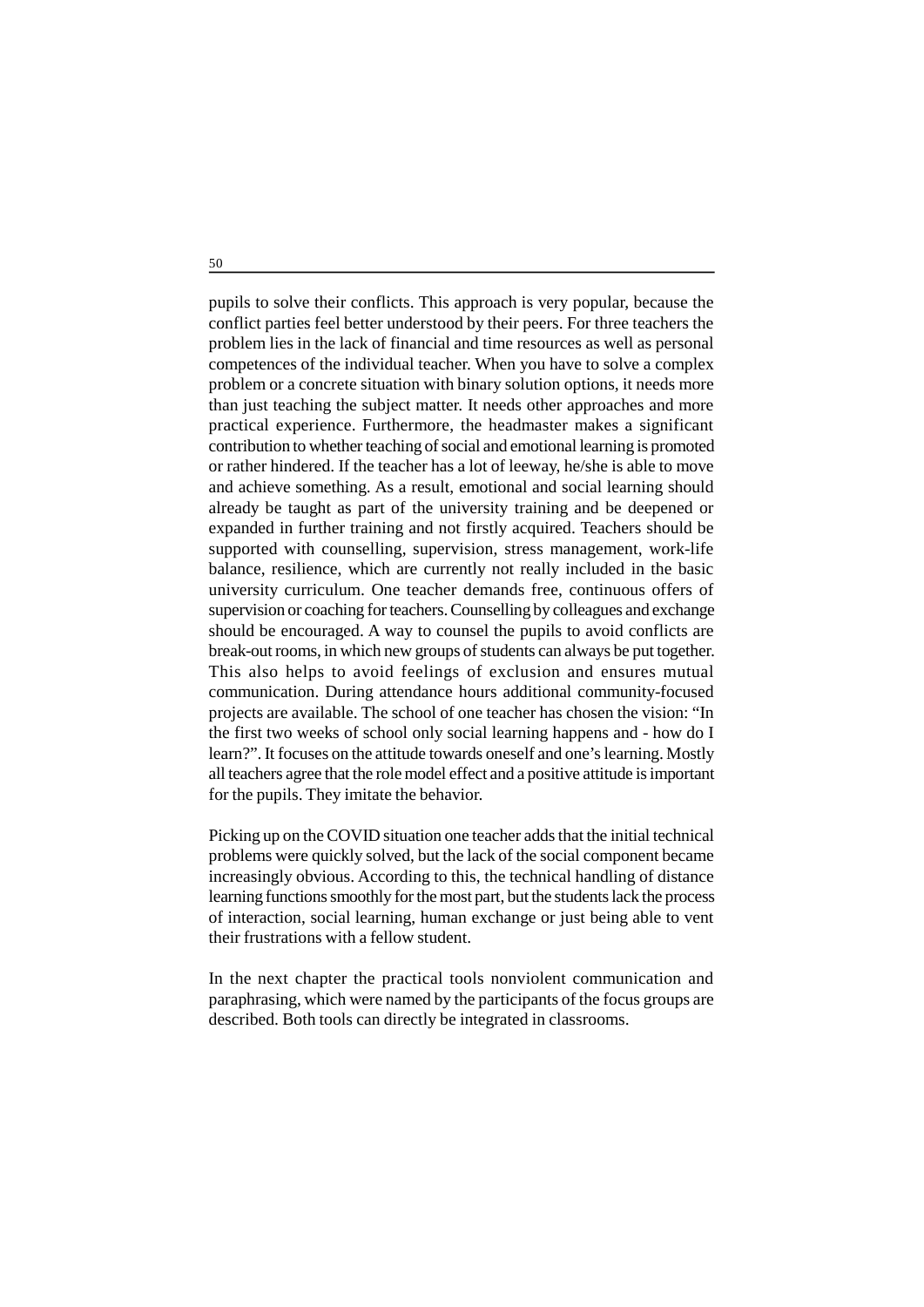## **5. Practical tools**

Nonviolent Communication, developed by Marshall Rosenberg (2003, 2015) guides us to reframe how we express ourselves, how we hear others and resolve conflicts by focusing our consciousness on what we are observing, feeling, needing, and requesting. Through these four steps of nonviolent communication, appreciative conversations can be held in order to avoid or resolve conflicts.

The first component of nonviolent communication involves the distinction between observation and evaluation. Through pure observation, you can make your conversation partner more aware of your own situation. If observation and evaluation are mixed up, the other person hears criticism more often and takes a defensive stance. Nonviolent communication does not aim to completely hide evaluations, but to develop an awareness of the separation of these two opposites.

It is useful to imagine how a camera objectively observes a situation from the outside. A camera can also only be used to record observations without giving an assessment. So, an observation is always related to a time frame and a time context (Rosenberg, 2016; Rust, 2011).

| Observation         | Evaluation                                                                        |
|---------------------|-----------------------------------------------------------------------------------|
|                     | On Wednesday you went to the cinema   On Wednesday you met with my girlfriend for |
| with my girlfriend. | quite a long time.                                                                |

*Table no. 2. Example for observation and evaluation*

While in the first phase of nonviolent communication observation is relevant, in the second step special attention must be paid to feelings. In today's society, feelings are often not given special importance and many people also have difficulties in clearly expressing their real feelings. Fear, sadness, but also happiness and joy are often ignored. In this context, Rosenberg (2016, p. 51) emphasizes that the phrase "I feel that" or "I feel as if…" only expresses an opinion, while a feeling itself is not revealed (for example "I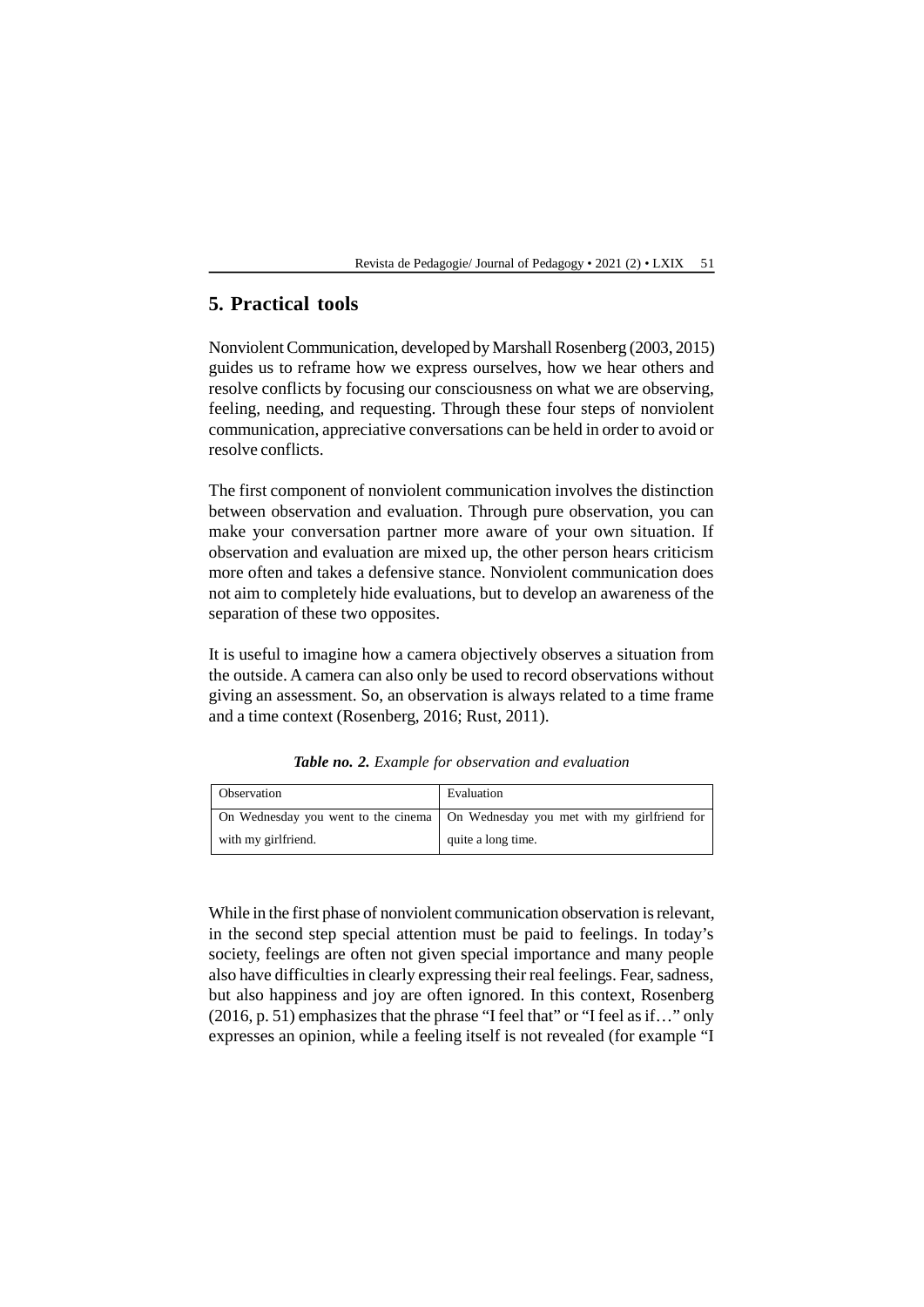feel as if I'm living with a wall"). Therefore, the formulation "I am ..." should be used, for example / I'm exhausted. I'm happy. I'm frustrated. I'm excited (Holler, 2005, p. 64, 74).

Needs are the root of feelings and the elementary conditions for life and survival. Just as feelings often cannot be expressed, needs are also confused with strategies, interpretations and behavioral diagnoses of others. So, conflicts often arise in the family, in everyday school life and everyday work as a result of the inadequate fulfillment of needs.

For expressing needs you can use the following language patterns:

1. I feel because I ... need.

E.g.: I feel under pressure because I need rest/relaxation.

2. I am ... because ... is important to me /for me.

E.g.: I am annoyed because it is important to me to use my time wisely.

The expression of needs significantly influences the four steps of nonviolent communication and also affects the others. To resolve a conflict, it is often necessary to ask about one's own needs and those of the other person.

After observation, feelings and needs, the fourth element of non-violent communication is the correct formulation of requests. Requests often contain disguised demands or are formulated vaguely and ambiguously. In order to fulfill a need, requests should be named in such a way that the willingness of the other person to respond considerately increases as well. It should therefore be avoided to express requests in a negative form, rather it is advantageous to use positive language of action. However, conveying a clear and unambiguous request seems difficult, especially since there may be uncertainties about what you actually want yourself. Because of this, a request should contain a specific action, be positively formulated and be verifiable. "Pious wishes" should be avoided and requests that can be fulfilled should be formulated.

Summing up nonviolent communication is not a method to change the behavior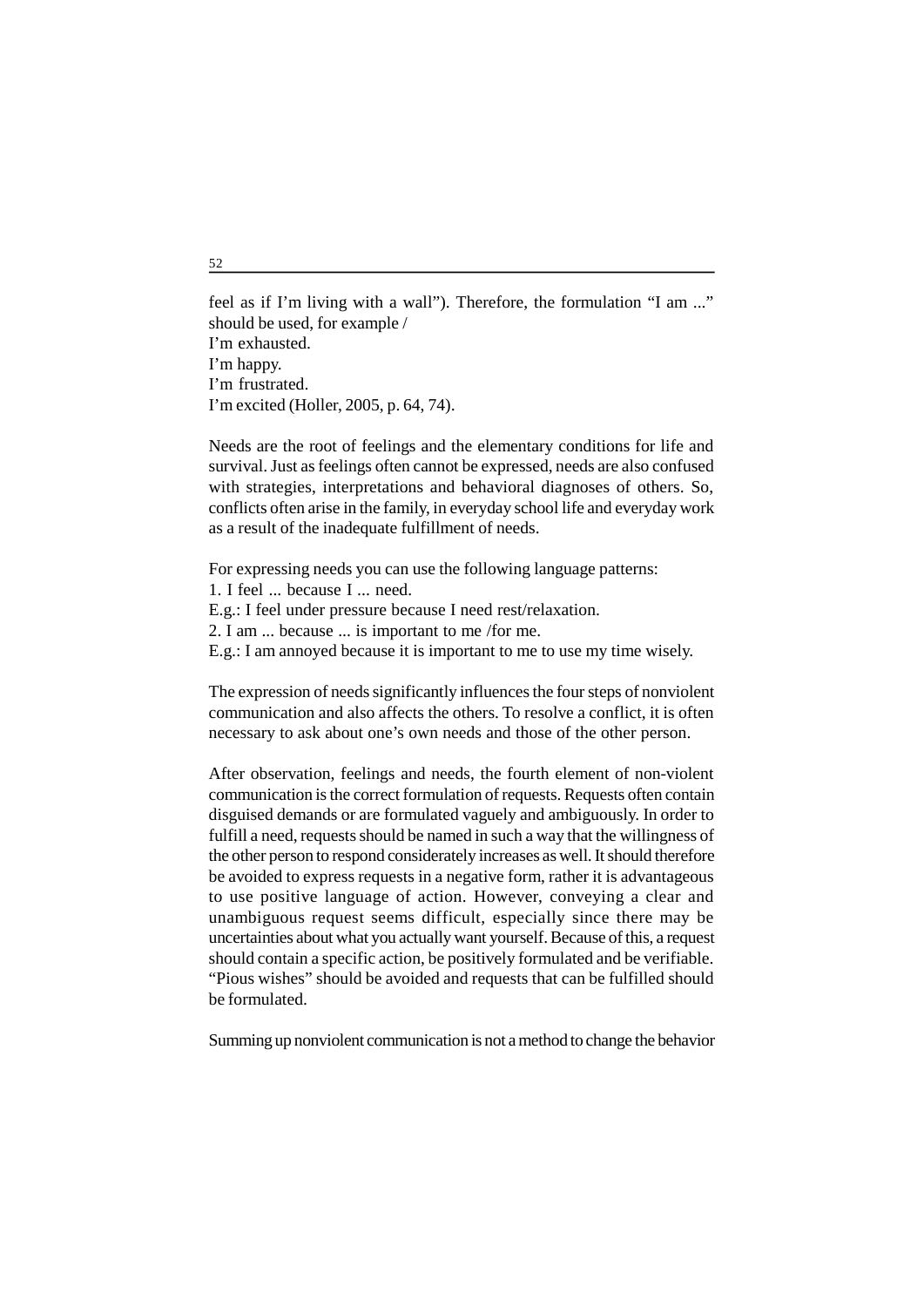of other pupils and teachers or to get one's own way. This mediative technique is suitable for building relationships that include sensitive, appreciative and considerate behavior.

Another tool which teachers can integrate to avoid conflicts in classrooms but can also be used in counselling situations is paraphrasing. It is important that not only the teacher paraphrases. He/she should also tell the students the background of this tool so that also the pupils are able to use it. While paraphrasing can be explained very simple, it is harder to paraphrase in (high) escalated situations.

In the sense of nonviolent communication, paraphrasing is also done by reproducing what is heard in one's own words, with the difference of formulating the content as a question. This signals understanding to the interlocutor and, if necessary, provides the opportunity for correction. The aim of the question is to empathize with the other person and at the same time to support him or her in revising what has been misunderstood. Paraphrasing is useful in situations where there is uncertainty about whether you have understood what you have heard correctly or when the other person needs confirmation (Rosenberg, 2016).

This kind of summary helps to sort topics and arguments as well as to check if everything relevant has been named (Lindemann et al., 2018). It gives the speaker the opportunity to reconsider his/her statement. If the statement was understood correctly, the paraphrase is confirmed. Otherwise he/she has the opportunity to correct it (Rosenberg, 2016).

It is therefore a question of the interlocutor reproducing what he or she has heard in his or her own words. Thus, the understanding can be checked and corrected if necessary to prevent misunderstandings. Paraphrasing shows that what was said by the person speaking was both heard and the essence of his statement was grasped by the interlocutor and there is a willingness to continue talking about the topic that has been started. Paraphrasing signals interest and appreciation.

Example 1: "I feel quite disregarded."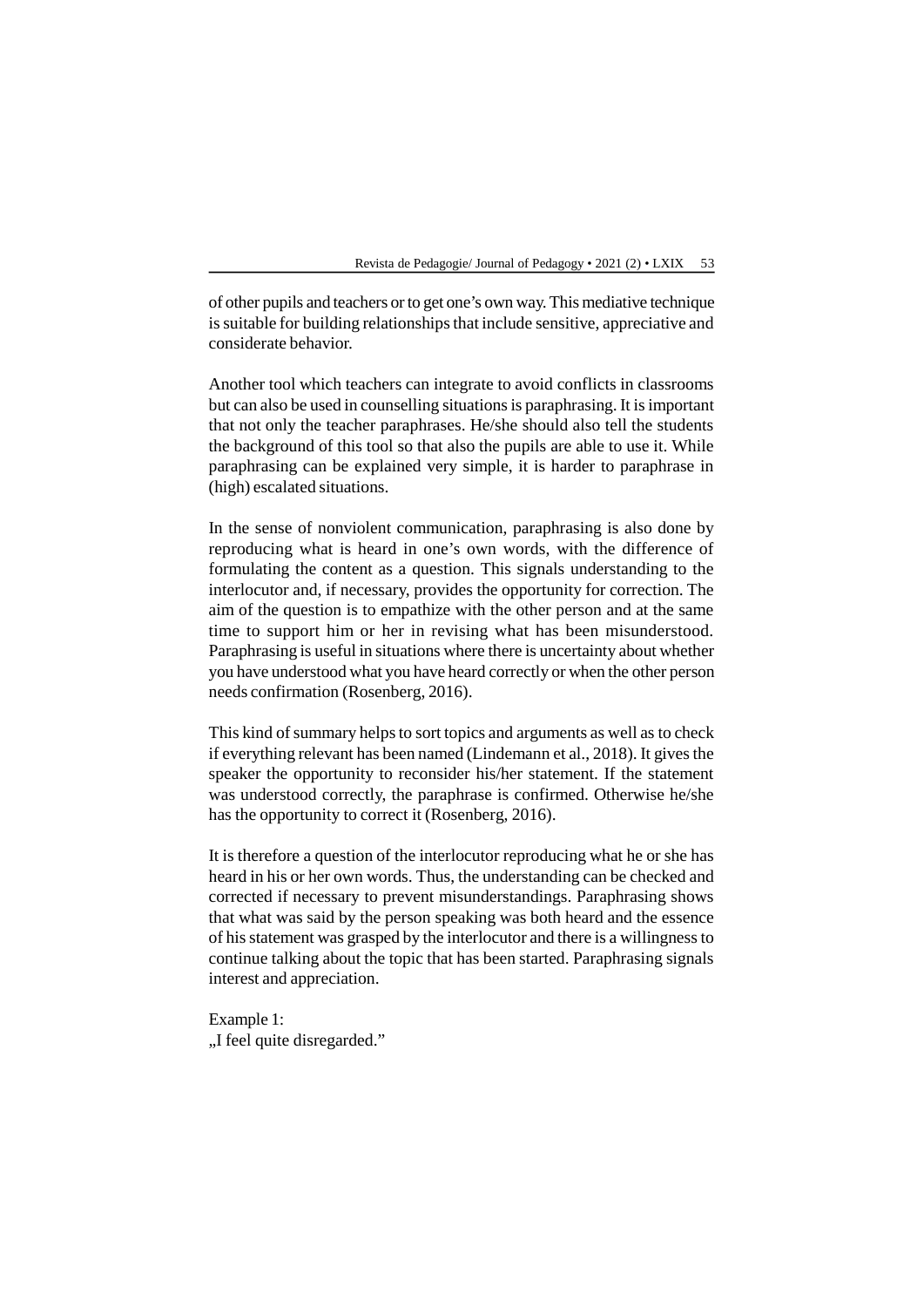"It sounds like you are dissatisfied and disappointed because it's about appreciation." (Holler, 2017, p. 338).

Example 2:

"I don't know how we're going to do this if nobody has the overview and results aren't being matched."

 "You are concerned with transparency and exchange. Does that apply?" (Geier, 2017, p. 322).

#### **6. Discussion**

Regarding the practical application of social emotional learning in schools, it belongs to the interest of the school management and the agreed school mission statement, if teachers use social emotional learning in the classrooms. The headmaster can support the teachers by allowing them to attend additional workshops to develop their competences. Most of the participants of the focus groups report that social emotional learning is integrated selectively into daily school life with one or two lessons per week. Usually, these units take place in the first and second year of secondary education. There are nine years of compulsory education in Austria. For the first four years, pupils must attend primary schools. After graduation, children from the age of 10 choose between different types of secondary school. Then, all pupils must either go into professional training or continue school education, until the age of 18.

At the beginning of secondary education, some teachers use the first one or two weeks for social emotional learning or an excursion in which the class climate is strengthened and the pupils, who attended different schools, get to know each other.

The teachers mention several topics, which are discussed in social emotional learning classes, for example conflicts in the school class, teamwork, bullying, accepting diversity, personality development and getting to know their own strengths and weaknesses. Pedagogical advisors, school mediators and teachers educate buddies, but in the most cases the individual class teachers have to implement social emotional learning. The most important problem is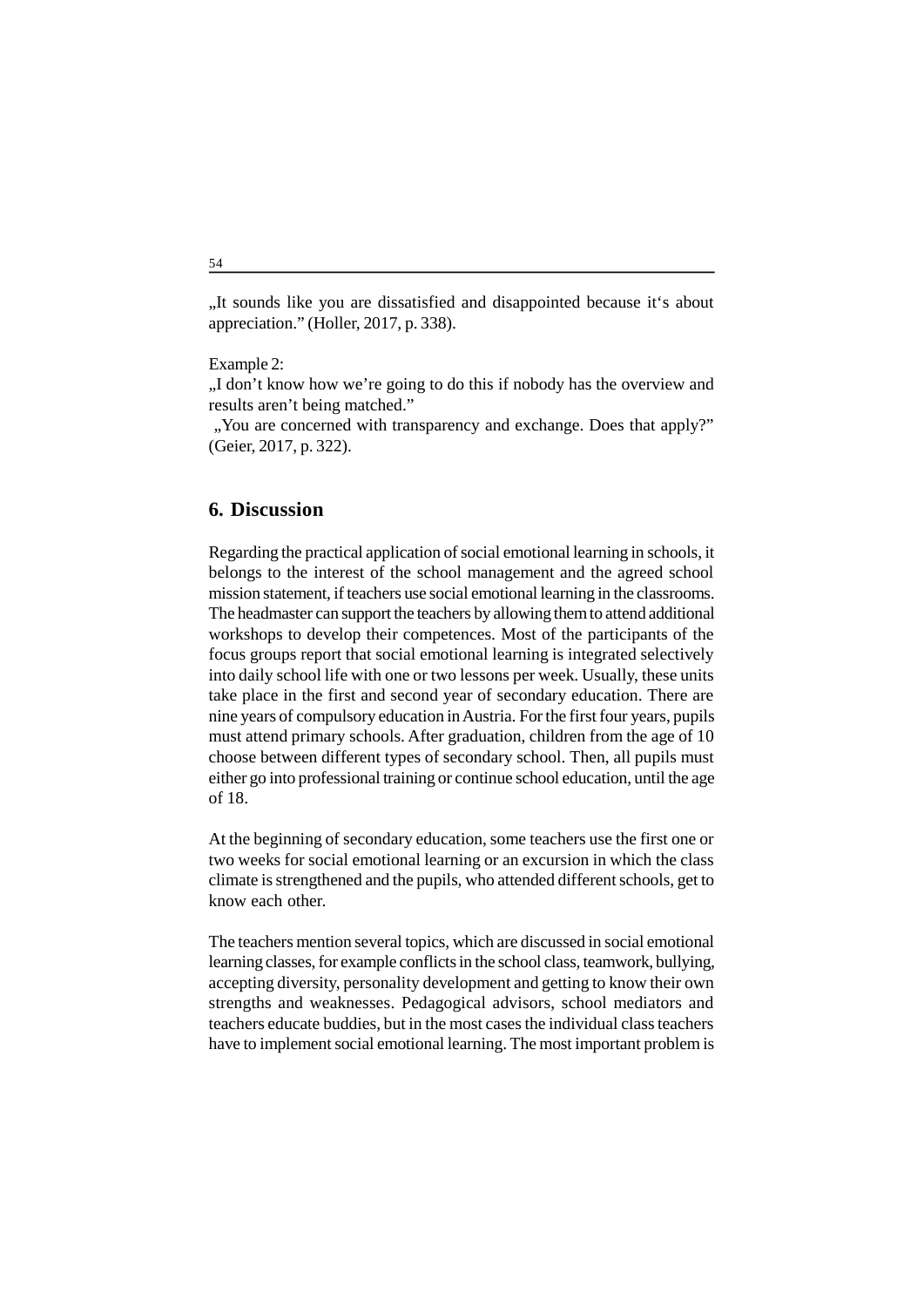that there is not enough time for this type of learning in the individual subjects.

The participants agree that they gathered a pool of methodologies and tools over the last years. The teachers took part in further education and workshops, gathered materials, and make it available to their colleagues. These materials are literature, handbooks, guidelines ready-made lessons or best practices.

All focus group participants prefer certain methods and tools and use them more often because they feel comfortable using the techniques. Some of the tools are role playing games, theatre methodologies, group work, taking positions in the room, emotion cards, cooperation games or peer mediation.

The teachers suggest including obligatory social emotional learning courses for future teachers at the university level. Moreover, pre-service teachers should have a lot of practical training to gain more experience in the classroom during studying at the university. For all teachers free counselling, coaching and supervision should be available. Some teachers are of the opinion that social emotional learning should be anchored in school development policies. Furthermore, the local authorities for education should regulate it. With a whole-school approach not only committed teachers are able to implement this form of learning. Some teachers mention that changes are sometimes dreams, which can't be realized, because first the school management has to integrate social emotional learning in the professional curriculum.

The results show that young teachers are often unprepared to deal with stress in conflict situations but have lots of professional competences. Therefore, counselling competence is especially important in situations where social emotional learning (e.g., teaching conflict management competences) is required. This has on the one hand a positive impact on the individual child, and on the other hand on the general atmosphere in the classroom. More time and more space for dealing with conflicts and other daily challenges, such as strengthening the classroom climate, should be deeply embedded in the school culture. In addition, networking opportunities between teachers, including those from different school systems, should be considered to share practical experiences and provide space for personal exchange (WUS Austria, 2021).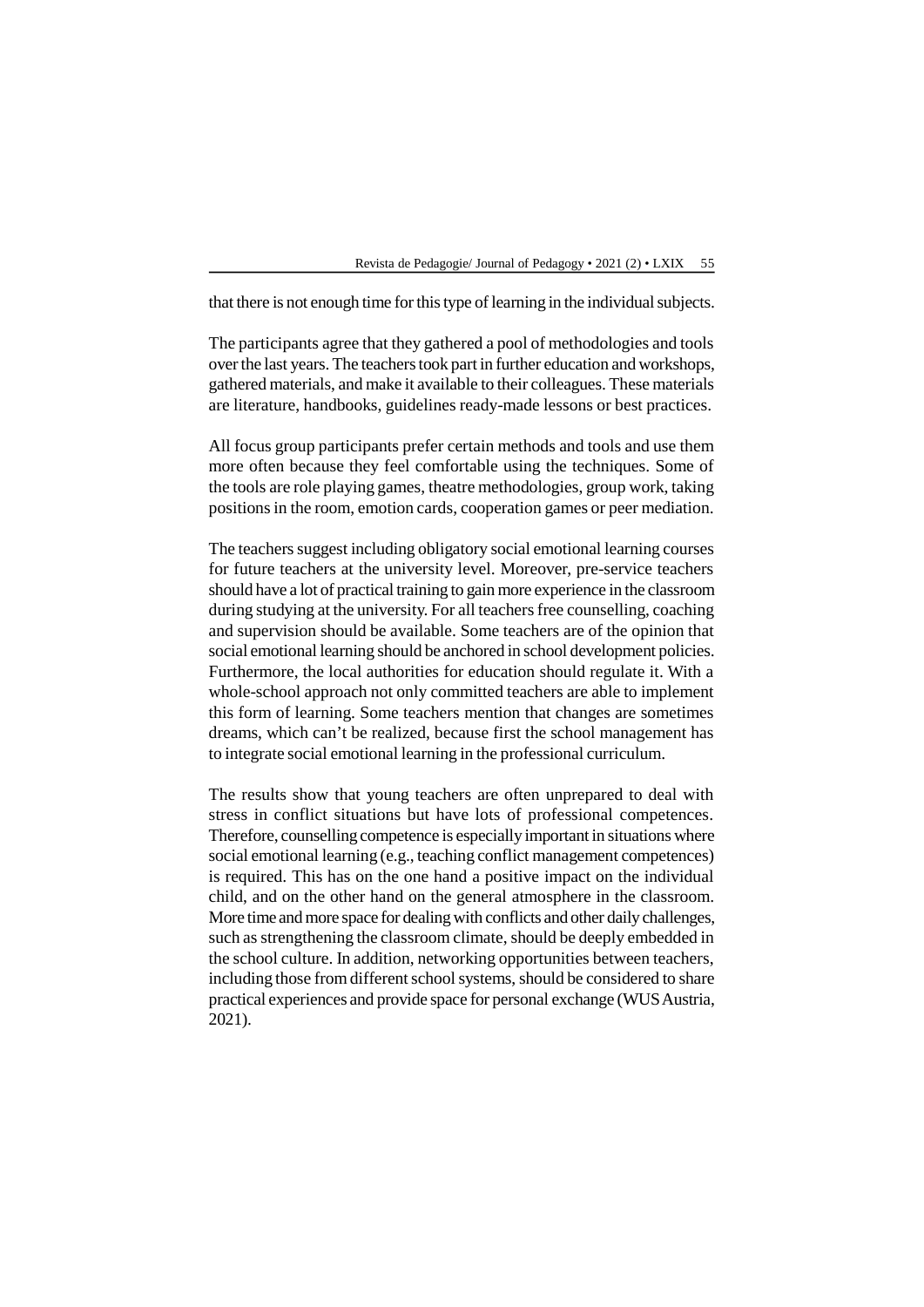#### **References**

- CASEL (Collaborative for Academic, Social, and Emotional Learning). (2021, September 6). *What Is the CASEL Framework?* https://casel.org/sel-framework/
- Center for Social Competence. (2021, September 6). https://soziale-kompetenz.uni-graz.at/de/
- Cyr, J. (2019). *Focus Groups for the Social Science Researcher.* Cambridge University Press.
- EV South-East. (2021, September 6). https://www.lehramt-so.at/ev-sued-ost/
- Danner, M.J.E., Worth Pickering, J., & Paredes, T.M. (2018). *Using focus groups to listen, learn, and lead in higher education.* Stylus Publishing, LLC.
- Drechsel, B., Sauer, D., Paetsch, J., Fricke, J., & Wolstein, J. (2020). Beratungskompetenzen von Lehramtsstudierenden im erziehungswissenschaftlichen Studium evidenzbasiert fördern – Das Bamberger Peer-Beratungstraining. *Sonderheft Evidenzbasierung in der Lehrkräftebildung*, *EZFE*, *4*, 193-214.
- Gartmeier, M. (2019). Elternberatung als Herausforderung: Eine Perspektivenübernahme. Pädagogische Führung. *Zeitschrift für Schulleitung und Schulberatung*, *6*, 212-213.
- Geier, F. (2017). Kommunikation in der Mediation. In Th. Trenczek, D. Berning, C. Lenz & H.-D. Will (Eds.), *Handbuch Mediation und Konfliktmanagement* (2nd ed., pp. 316-322). Nomos.
- Grewe, N. (2015). Gesprächsführung und Leitlinien der Beratung. In N. Grewe (Ed.), *Praxishandbuch Beratung in der Schule: Grundlagen, Methoden und Fallbeispiele* (3rd ed.). Link.
- Heyse, V., & Erpenbeck, J. (2009). *Kompetenztraining: Informations- und Trainingsprogramme* (2nd ed.). Schäffer-Poeschel.
- Holler, I. (2005). *Trainingsbuch Gewaltfreie Kommunikation*. Junfermann Verlag.
- Holler, I. (2017). Gewaltfreie Kommunikation in der Mediation. In Th. Trenczek, D. Berning, C. Lenz & H.-D. Will (Eds.), *Handbuch Mediation und Konfliktmanagement* (2nd ed., pp. 335-339). Nomos.
- Krueger, R.A., & Casey, M.A. (2009). *Focus groups: A practical guide for applied research* (4th ed.). Sage.
- Lindemann, H., Mayer, C.-H., & Osterfeld, I. (2018). *Systemisch-lösungsorientierte Mediation und Konfliktklärung*. Vandenhoeck & Ruprecht GmbH & Co. KG.
- Mayring, Ph. (2015). *Qualitative Inhaltsanalyse: Grundlagen und Techniken* (12th ed.). Beltz.
- Palzkill, B., Müller, G., & Schute, E. (2015). *Erfolgreiche Gesprächsführung in der Schule: Grenzen ziehen, Konflikte lösen, beraten.* Cornelsen.
- Rosenberg, M. (2003). *Life-Enriching Education: Nonviolent Communication*